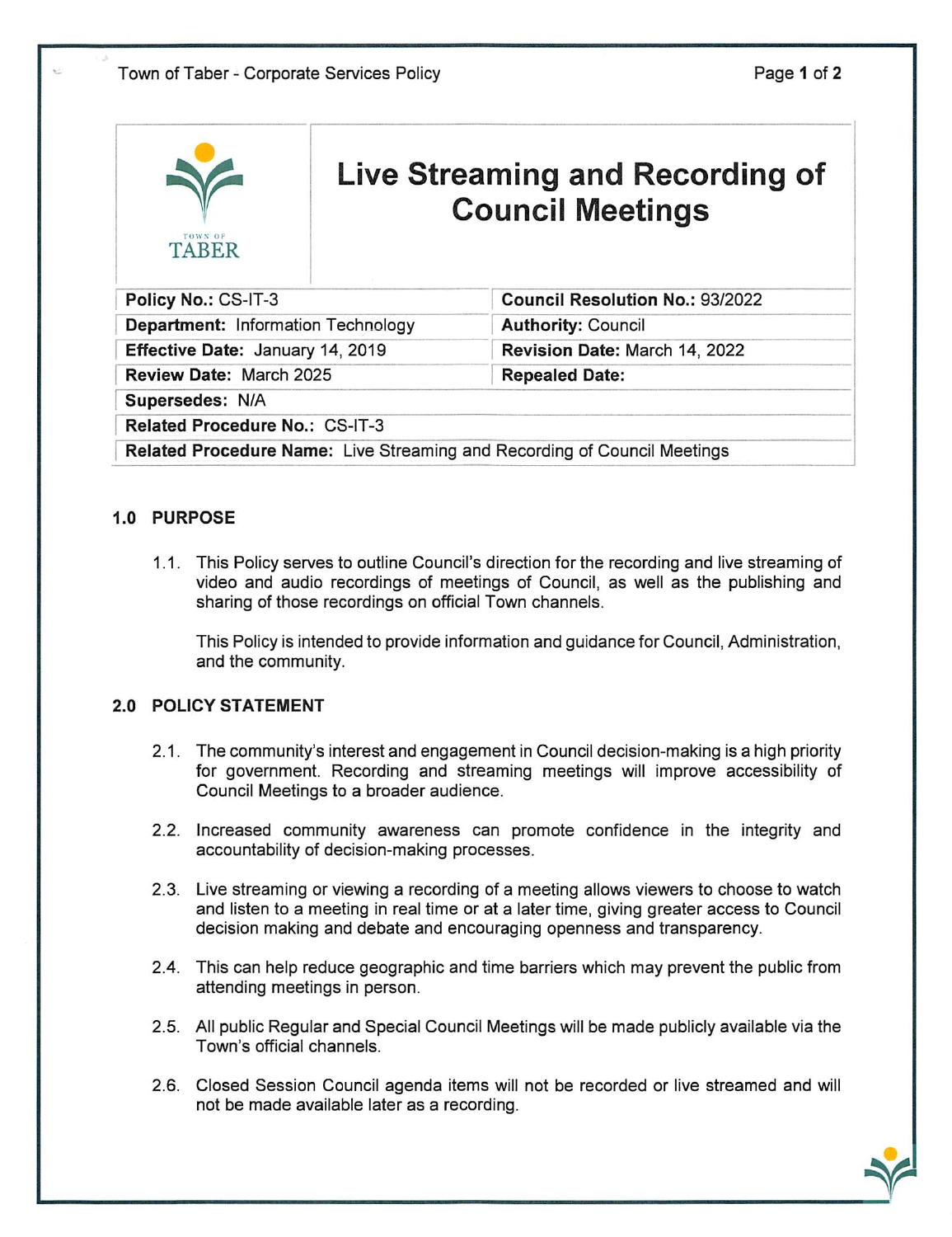- 2.6.1. Resolutions stemming from Closed Session will be recorded (not livestreamed) once Council reconvenes into Open Session and will be made available on the Town's channels within 48 hours following the Council meeting.
- 2.7. Administration shall establish procedures for this policy and shall be responsible to ensure the spirit and intent of the policy is adhered to.

## 3.0 ADDITIONAL REFERENCES

- Freedom of Information and Protection of Privacy Act
- Town of Taber Strategic Plan
- Town of Taber Communications Plan

MAYOR DATE **CHIEF ADMINISTRATIVE OFFICER** 

 $r^{\prime}$